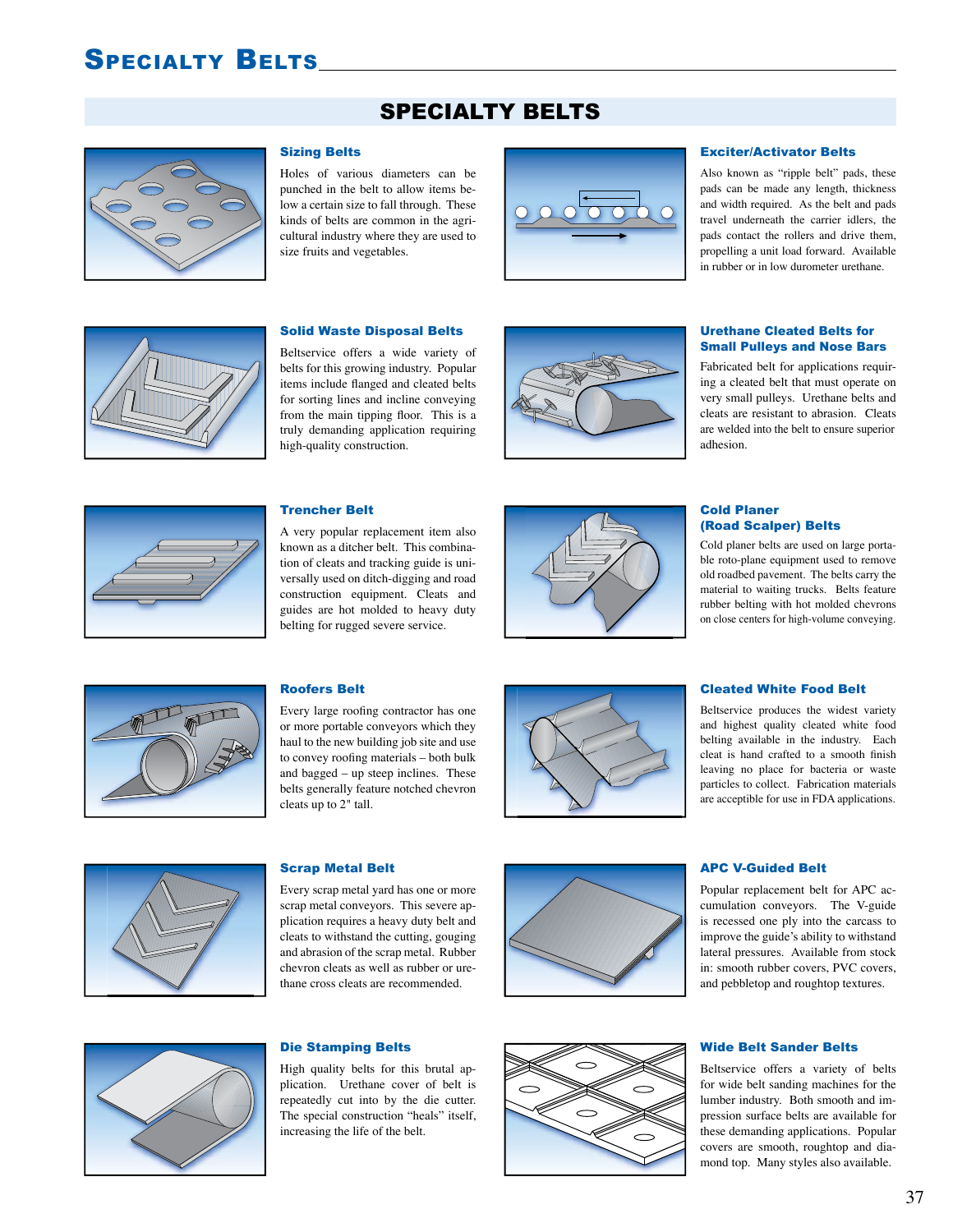# SPECIALTY BELTS



Notched-flange feeder belt with V-guide.



A drilled and siped 2" flange fabrication.

### Feeder Belts

Beltservice manufactures a complete line of feeder belts for all of the common gravimetric and volumetric weigh feeders on the market. Belts are available with or without flanges and bottom V-guides. Flanges range from 1/2" to 2" tall and can be siped or notched for use on small diameter pulleys. Corrugated sidewalls can be used when the feeder's pulleys are too small for flanges or greater height is required for higher capacity feeders.

Standard feeder belts are vulcanized endless for a smooth long lasting splice. Mechanical fasteners may also be used for quick change-outs and ease of installation. Rubber covered "hidden" splices provide the smoothness of a vulcanized splice with the speed and ease of installation of a mechanical splice.

Many of the most common feeder belt specifications are made up in bulk rolls ready to be cut to length and spliced – greatly reducing both lead time and cost! Flanges are available in standard 60 durometer, a softer 40 durometer for smaller pulleys, and a variety of compounds to match the compound characteristics of the base belt. For feeder belt literature or more information call 800-727- 2358 or go online to *www.beltservice.com* or e-mail *sales@beltservice.com*.



A Beltservice filtration belt.

### Filtration Belts

Used in a variety of applications, including chemical, mineral, food and other process slurries, these belts are designed to remove liquids from solids. Beltservice filter belts feature rugged flanges, precision grooving, and clean perforations. Wear belts, which are sometimes located under the filter belts to reduce wear, are also available.

Construction of filter belts consists of lateral grooves with holes in the center of the belt from which the liquid escapes. Drainage holes are either in a fabric-free zone down the center of the belt or thoroughly sealed to prevent the liquid being drained from soaking into the fibers of the belt. Special flanges and sidewalls are available to keep the product being conveyed from spilling over the sides of the belt. View our product brochure featuring filter belts online at *www.beltservice.com*. Request quantities of the brochure from your nearest Beltservice branch or call 800-727-2358; email *sales@beltservice.com*.



A blast cleaning tumbling belt.

# Blast Cleaning Tumbling Belts

Tumbling belts for blast cleaning systems are available with a variety of hole patterns, cleat profiles and spacings. Unique custom designs and industry standards utilize Beltservice's patented Thermocure bonding process to permanently bond cleats and/or V-guides to the base belt. A variety of cleat profiles assure the proper tumbling action. Some of the more popular profiles include rounded, pyramid and rectangular shapes.

Blast belts are found in a number of metal finishing industries and are used to clean and deburr metal products. The belts are made to withstand extremely abrasive conditions in environments such as foundries, metal stamping, heat treating, small automotive-related parts manufacturers and rebuilders, etc. Contact your nearest branch to request quantities of Beltservice's blast belt brochure or call 800-727-2358; e-mail *sales@beltservice.com*. This literature is also viewable online at *www. beltservice.com*.



Separator belt with square rubber cleats.



An "armor-clad" magnetic separator belt.

### Magnetic Separator Belts

Magnetic separator belts revolve around a magnet suspended over a conveyor. The magnet attracts unwanted metal from material being conveyed and pulls it to the surface of the magnetic separator belt. With the help of rubber, urethane, or stainless steel cleats, the metal is transported out of the magnetic field and discharged into a collection area. Magnetic separators requiring a belt are often referred to as self-cleaning and can be found in a number of industries, including coal handling, cement, recycling, food production, and many others. These belts are available in compounds such as rubber, urethane, and PVC.

Beltservice has more than 40 years experience in fabricating thousands of feet of magnetic separator belts. A brochure featuring our separator belts may be viewed online at *www.beltservice.com*. For more information or to request quantities of the brochure, contact your nearest Beltservice branch or call 800-727-2358; e-mail *sales@beltservice.com*.